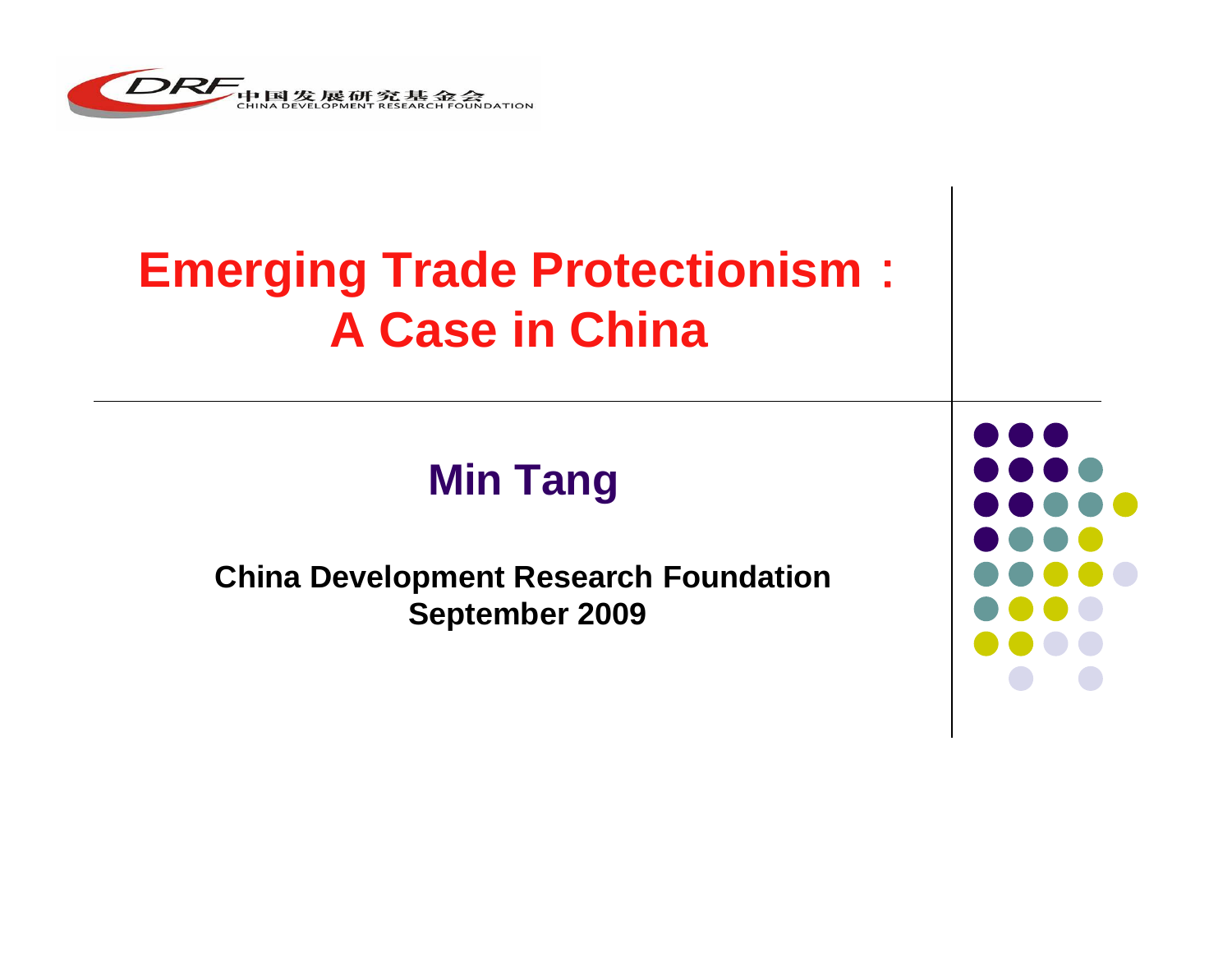

. . .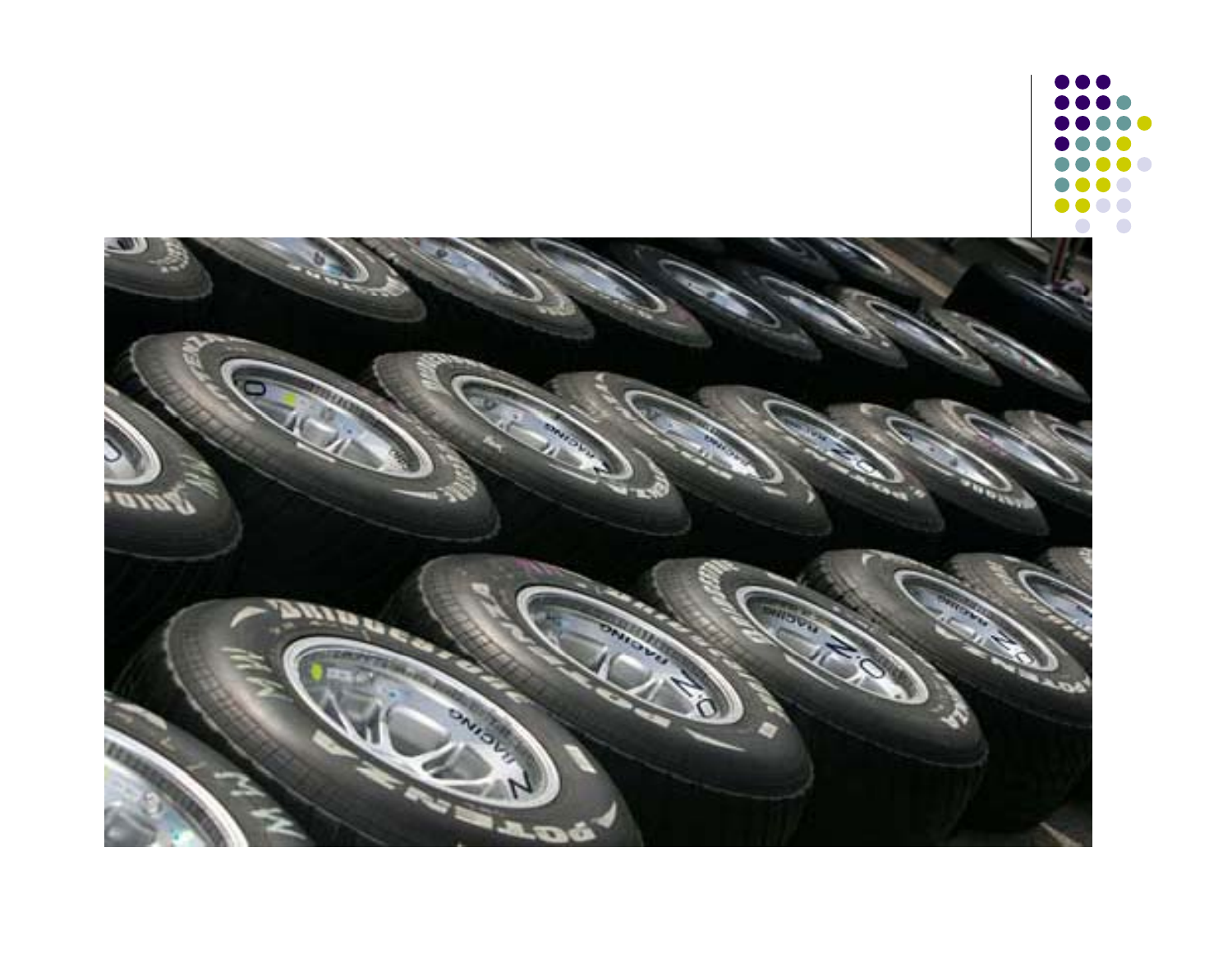

 $\bullet$ • President Obama signed a determination to apply an increased duty to all imports of passenger vehicle and light truck tires from China for a period of three years, tariffs will surge by 35%, 30%, and 25%, in the next three years;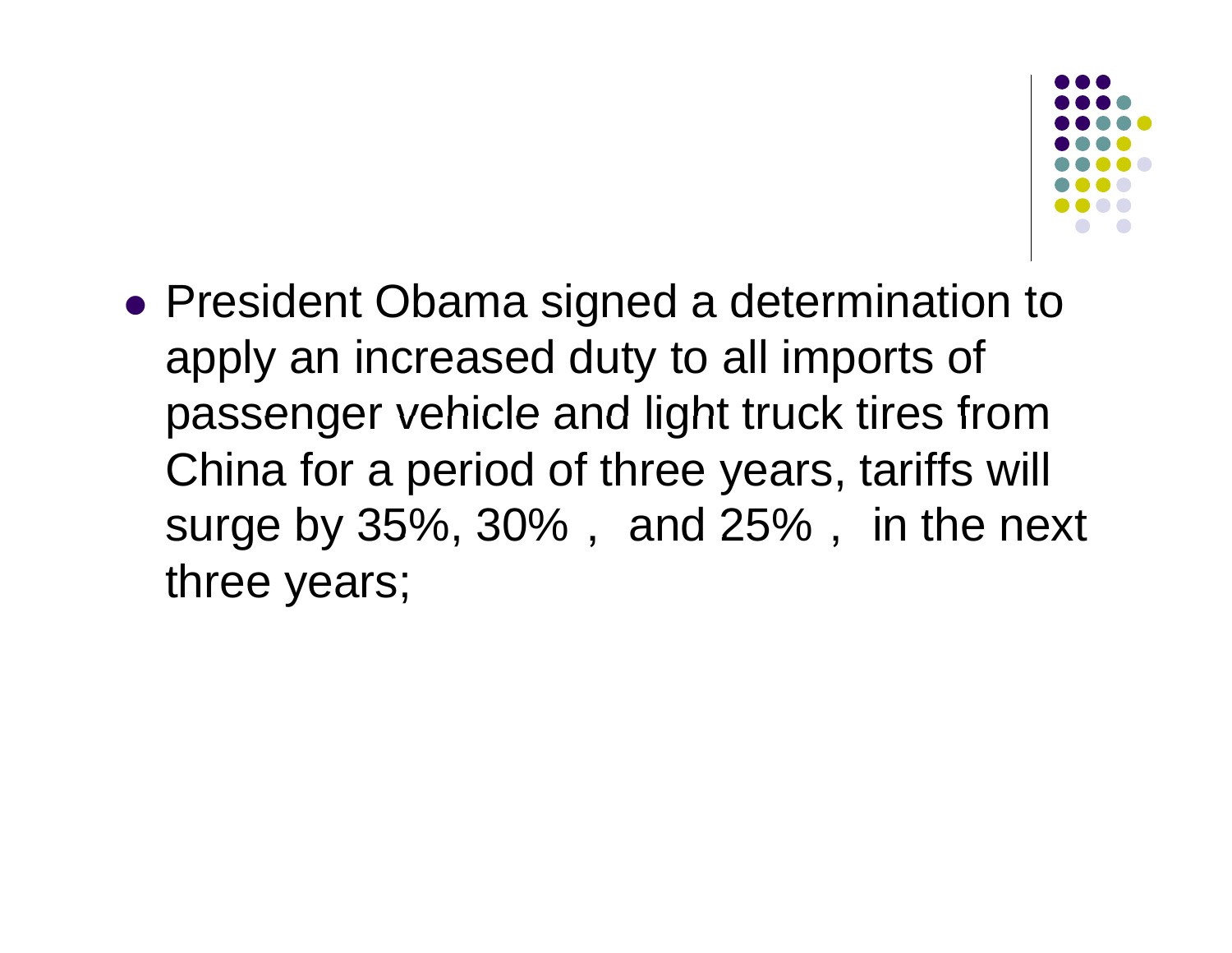

• The US data shows that the value of tyre imports from China increased from \$453.3m in 2004 to  $$1.8$ bn in 2008. Four US plants closed in 2006 and 2007 and three more are likely to be closed this year. US production capacity has fallen by 17.8 per cent in the past four years;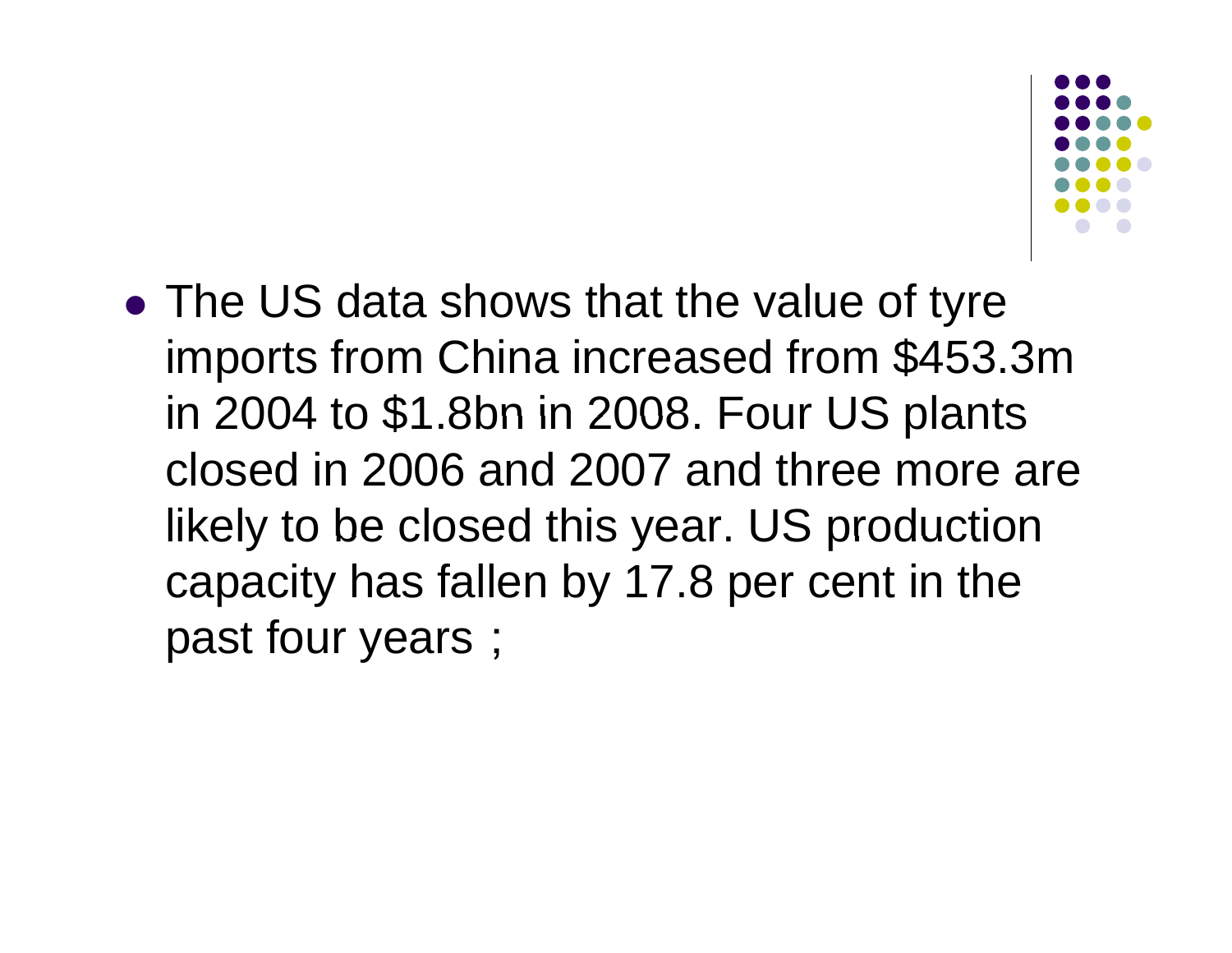

• The Ministry of Commerce said tire products exported to the US from China actually declined 16 percent in the first half of this year. China's tire exports to US in 2008 only rose 2.2 percent from 2007.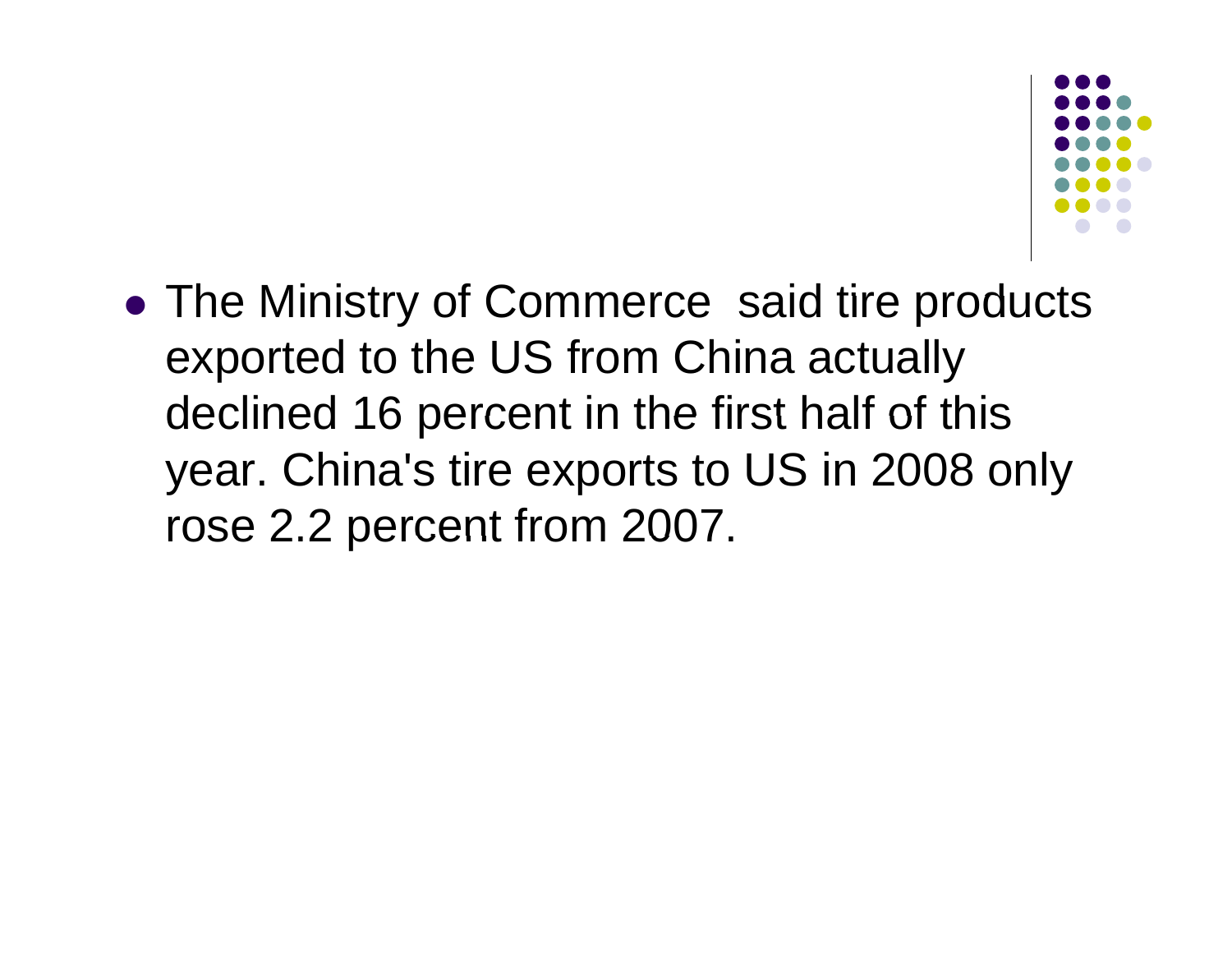

- "Tariffs will not create manufacturing jobs in the United States," said Jim Mayfield, president of Del-<br>Nat Tire Corp. F or the past 15 years, major US producers had focused on higher profit and better performing tires instead of what industry insiders call "tier three tires" that service lower end and secondhand automobiles.
- With tariffs imposed, the biggest hit would be felt by American consumers who buy 50-dollar Chinese-<br>made tires and can't afford US brands that cost upwards of 150 dollars, warned many distributors.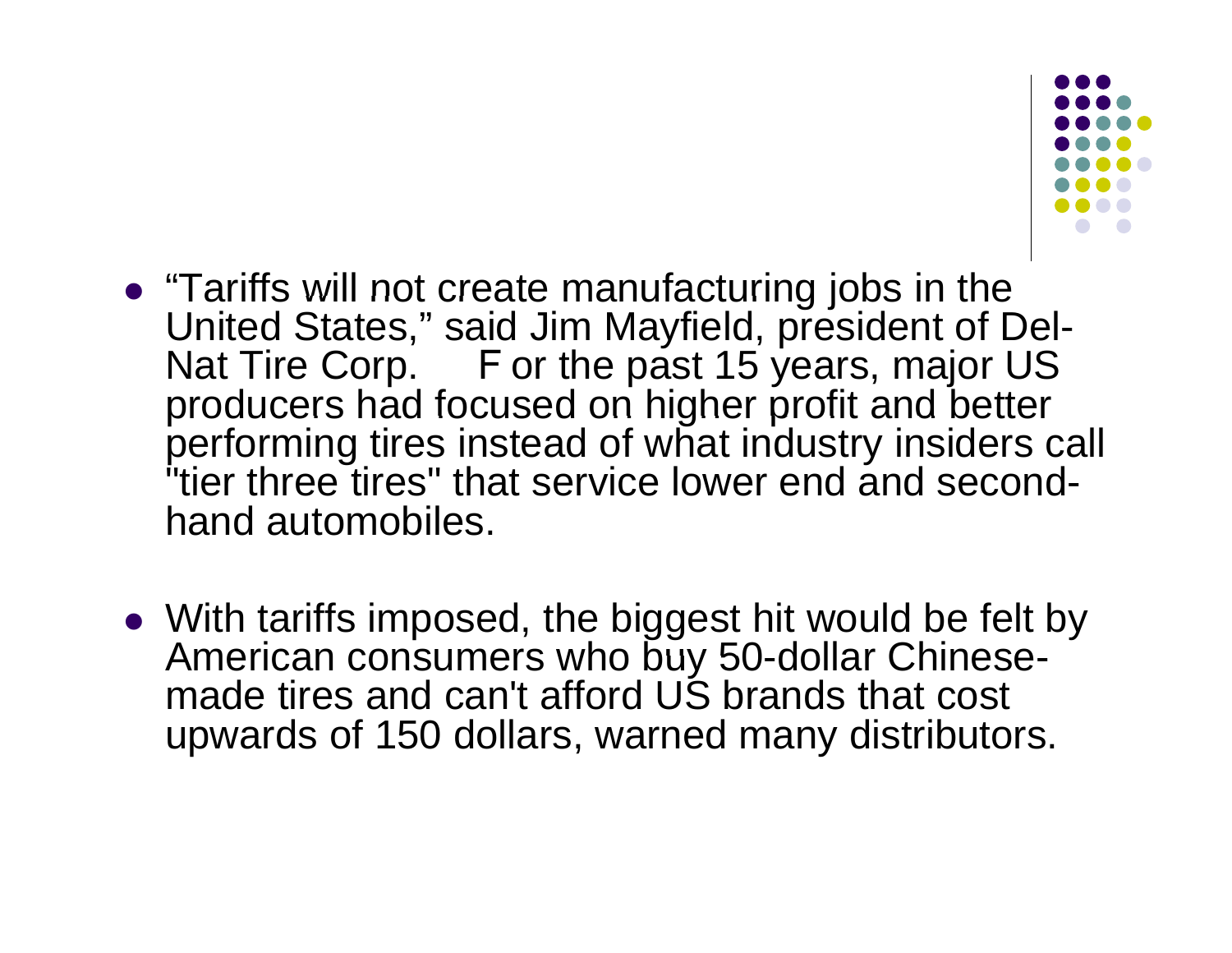

- There are currently twenty tire producers in China and four of them are from the US that account for two-thirds of exports to the US。
- Many US tire producers had moved their production of low-end tires off-shore to make use of cheap labor, while keeping the high end production line in US.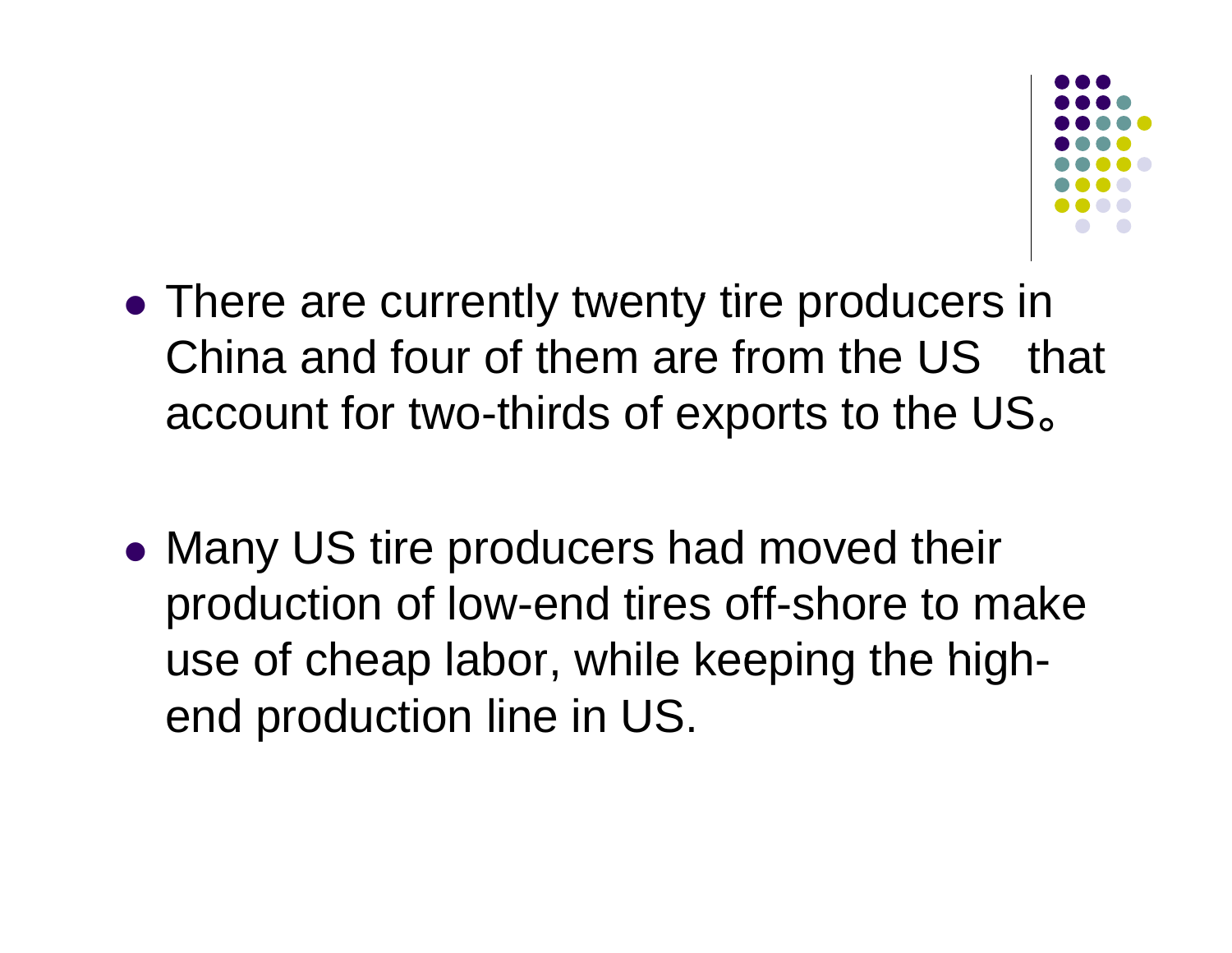

 $\bullet$  $\bullet$  China announced dumping and subsidy probes of chicken and auto products from the U.S., two days after US imposed tariffs on tires from the Asian nation.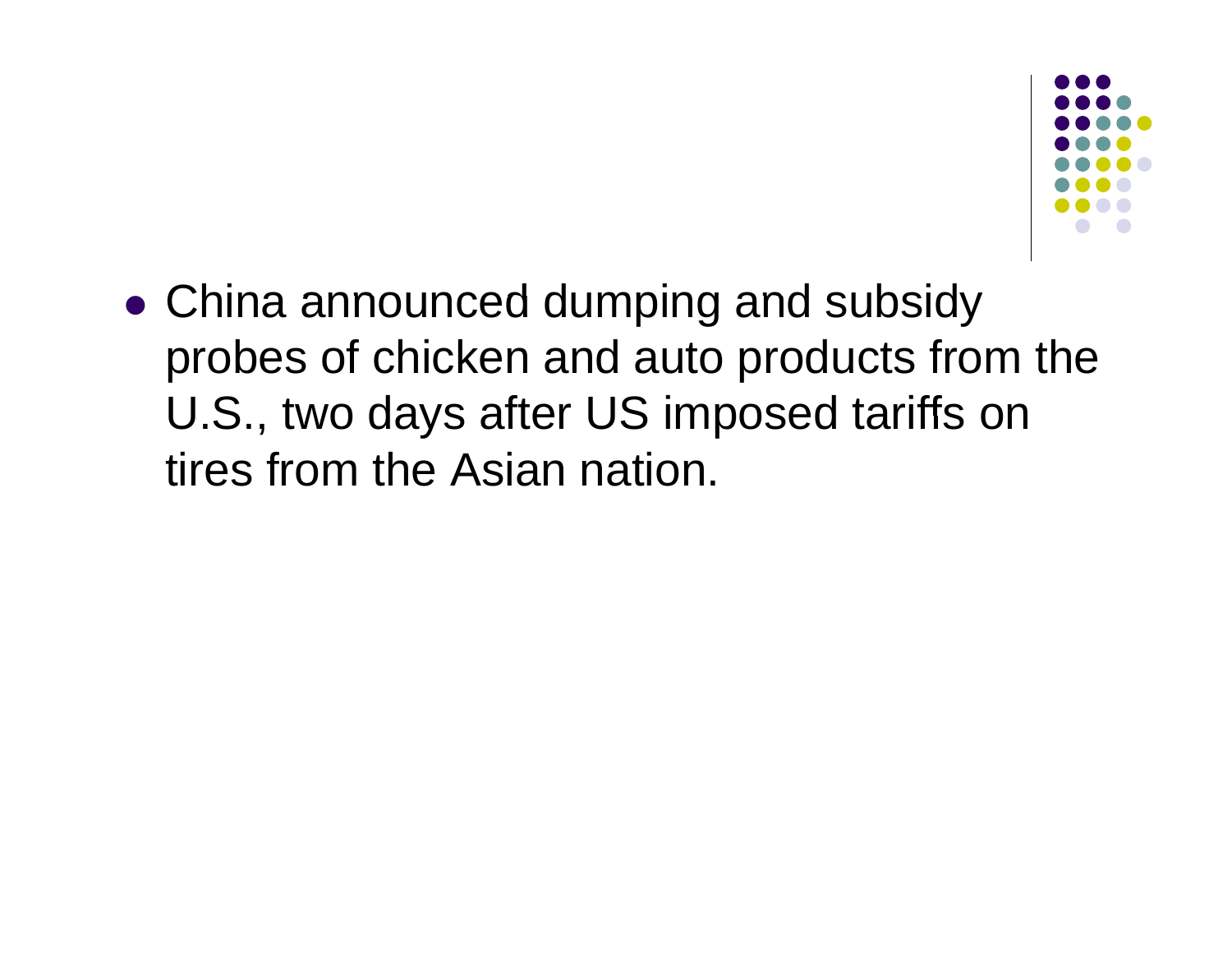

- z *last year China surpassed Russia as the largest destination for U.S. chicken, according to the USA Poultry & Egg Export Council.*
- z *U.S. chicken exporters will lose about \$370 million over the next six months if China doesn't resume imports*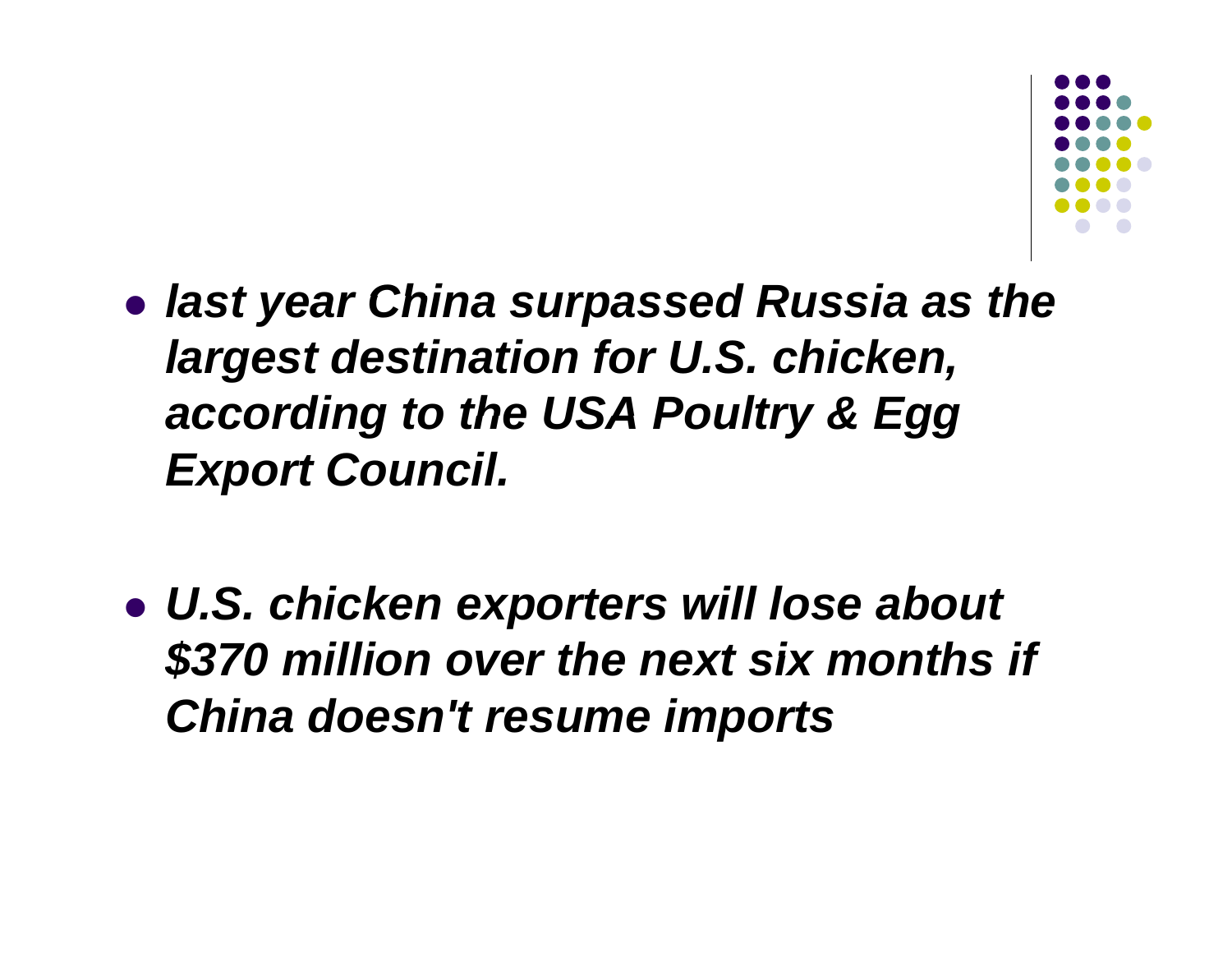

#### **Rising Protectionism During Recession**

#### **Chart 6**

#### $\bf G$ lobal anti-dumping initiations, 1979-2008<sup>a</sup><br><sub>Count</sub>





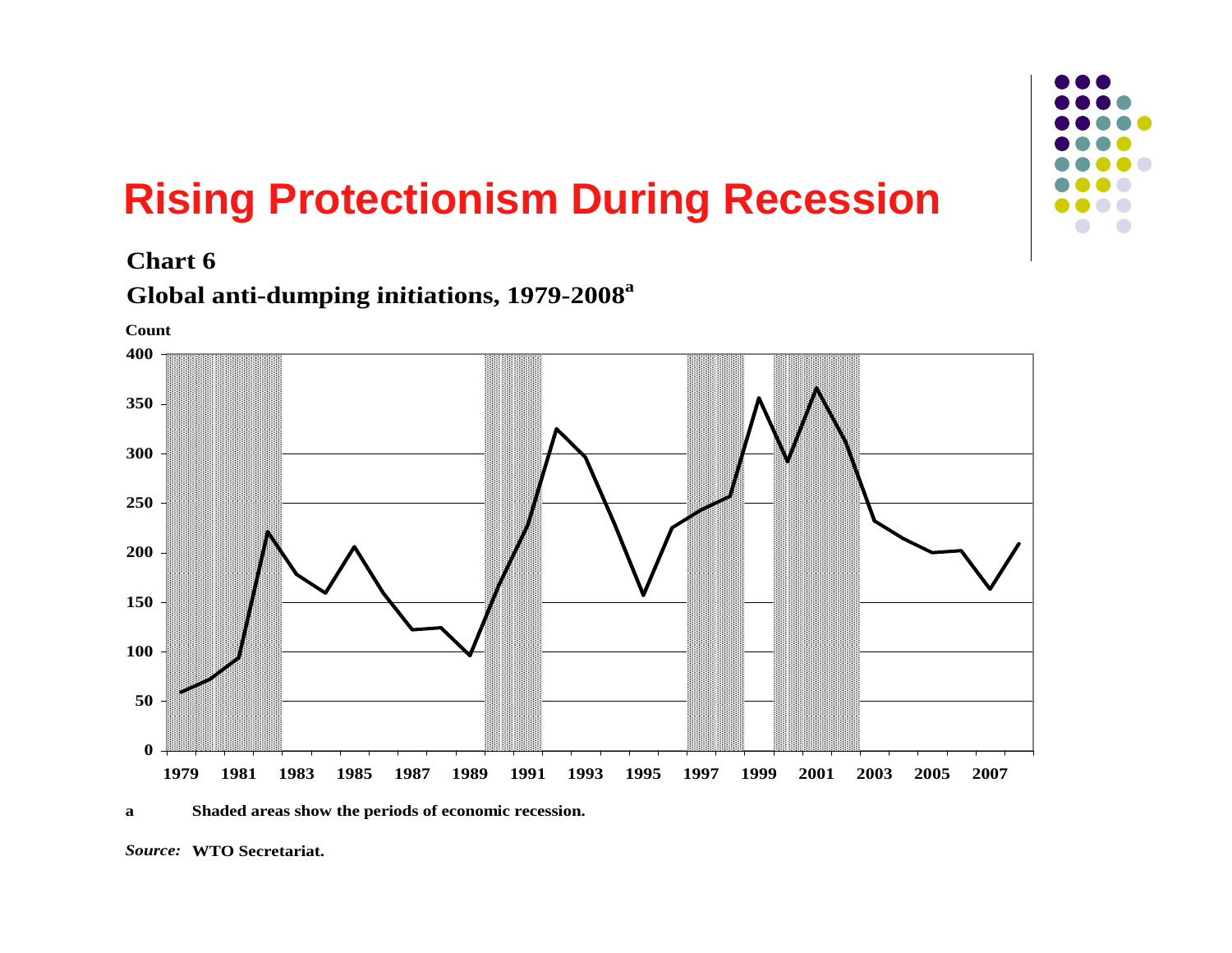

 $Source:$  **WTO Secretariat.**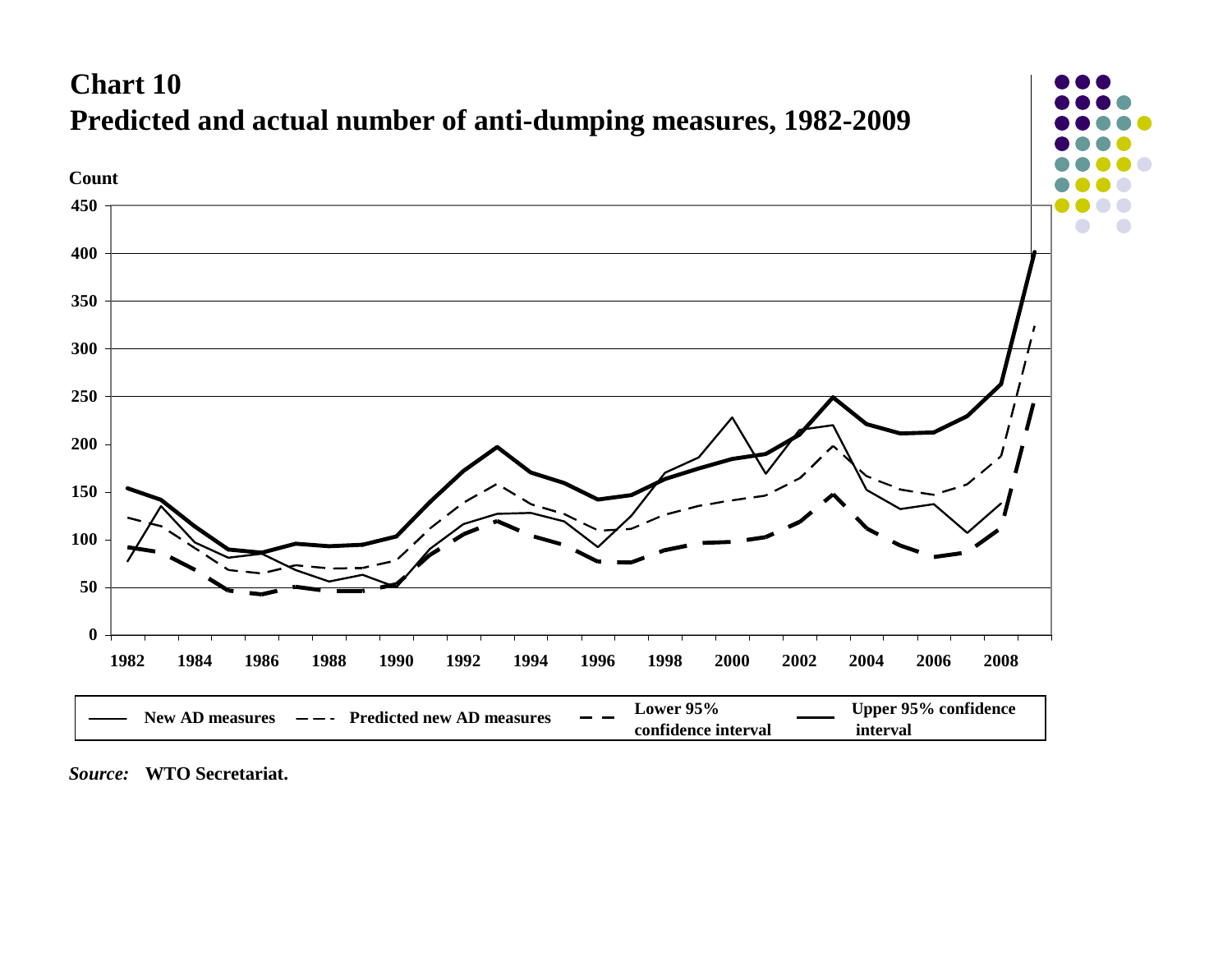## **China's Trade and Investment After the Crisis**

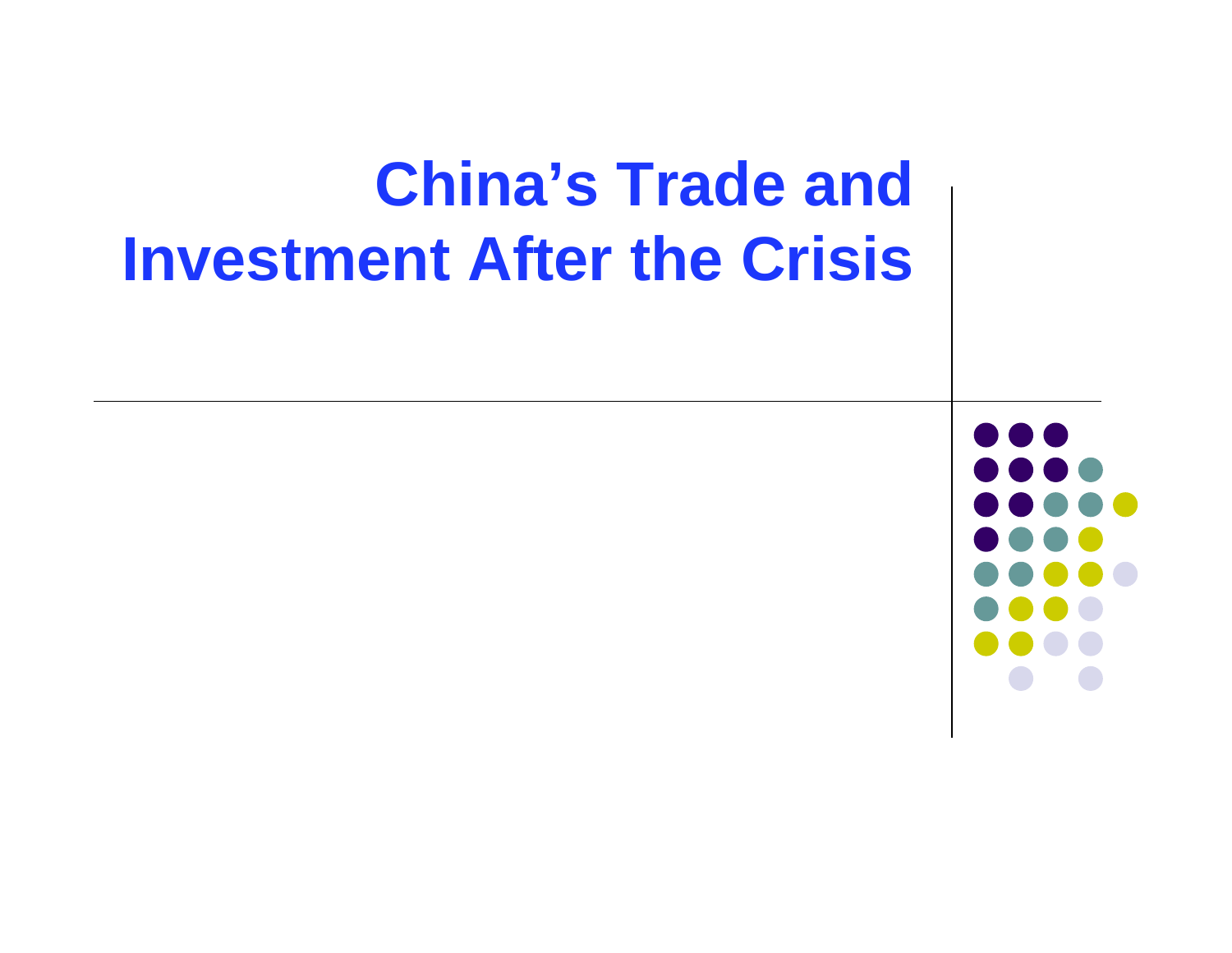## **Export and Import Dropped Sharply in China**



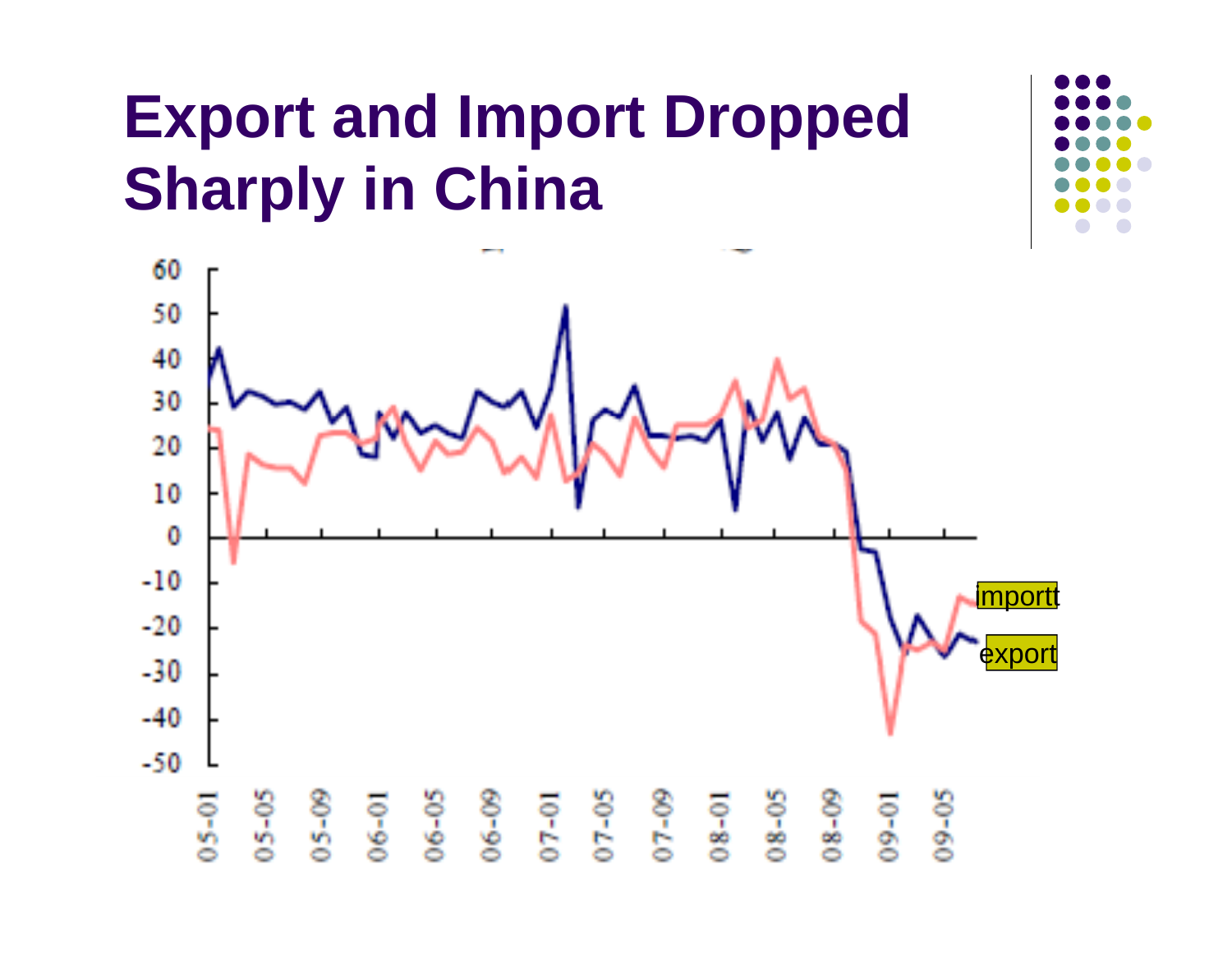### **Trade Surplus also Dropping In China**



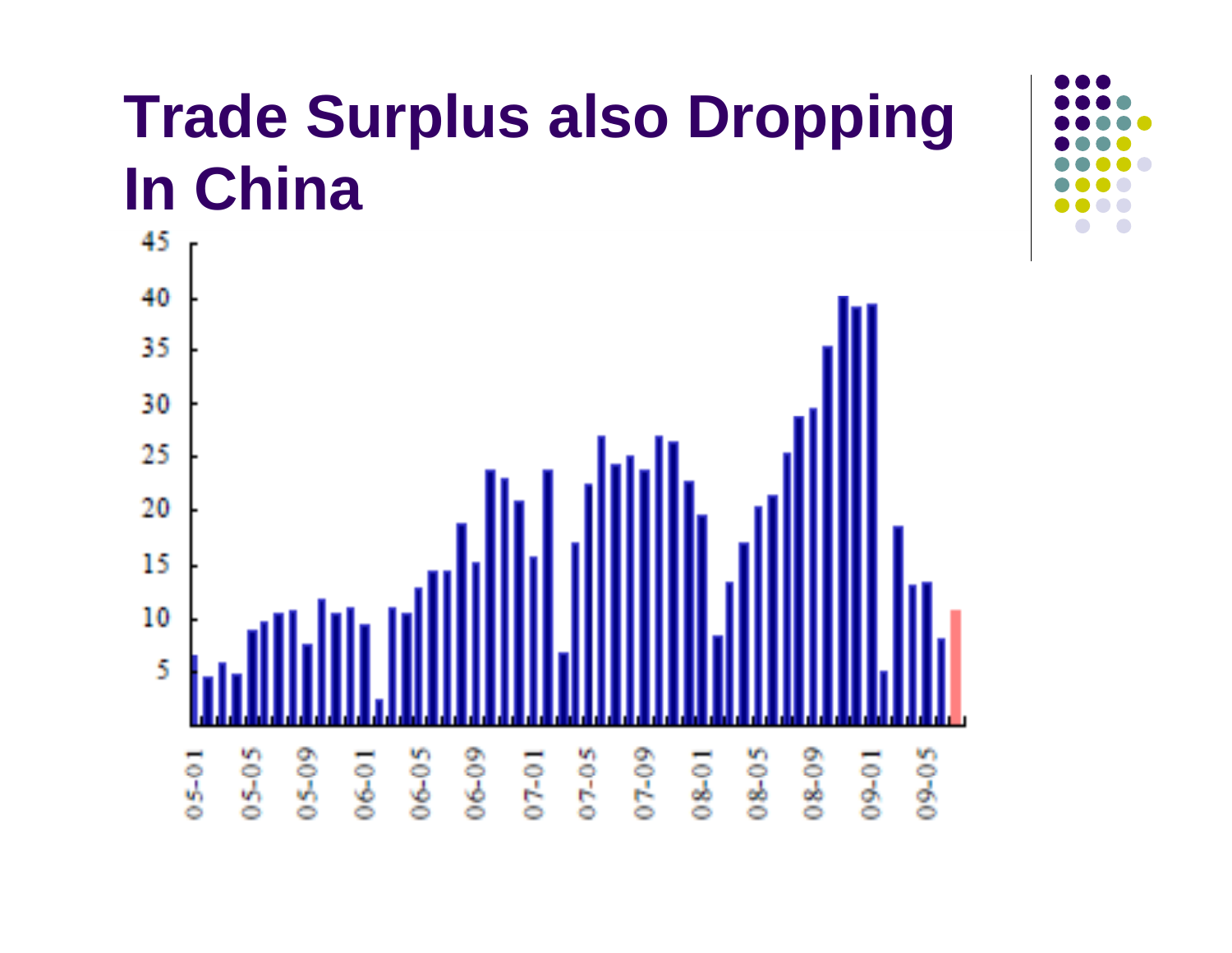## **However, Growth Import has been positive in Real Terms**

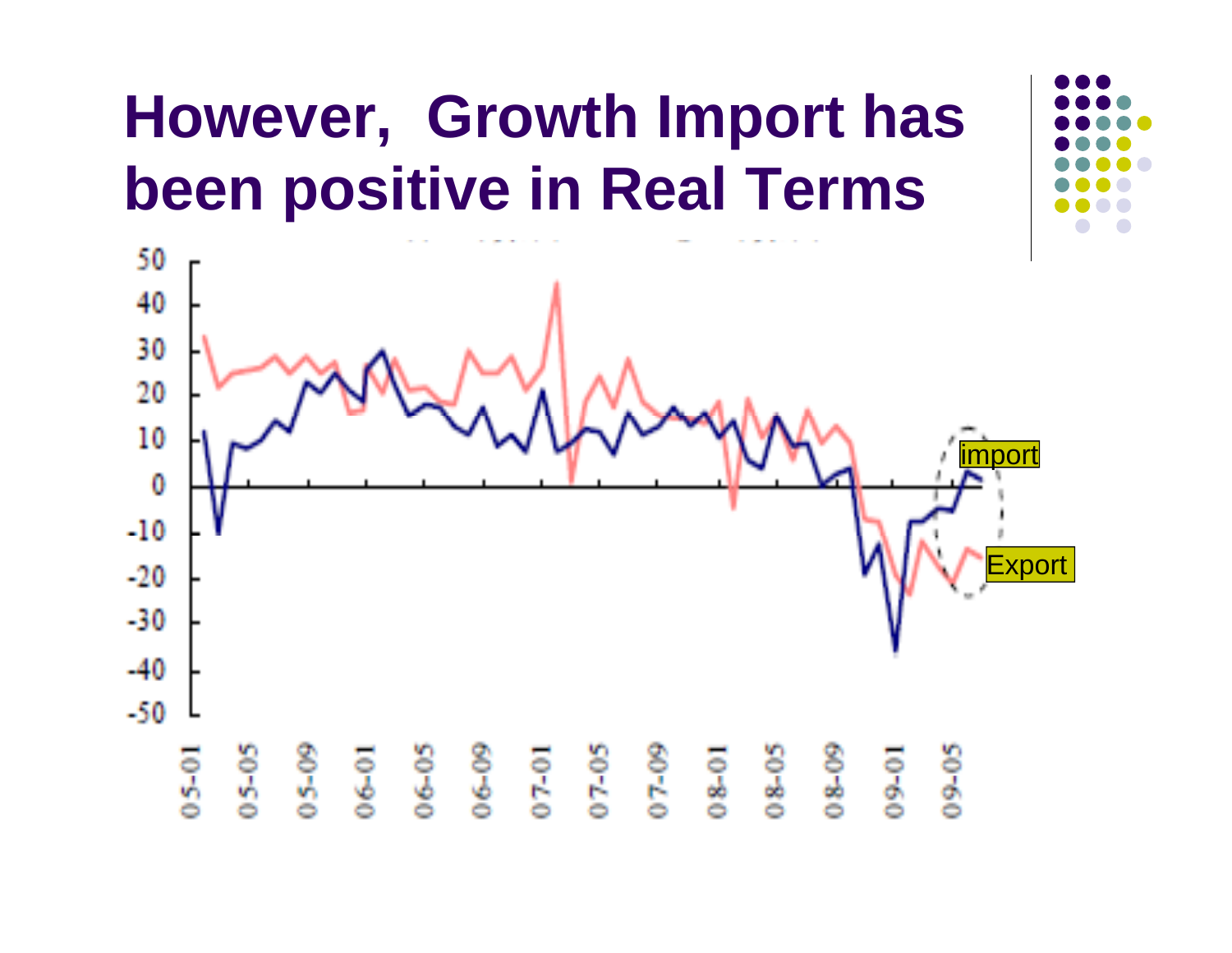## **China Suffered Most from Emerging Protectionism**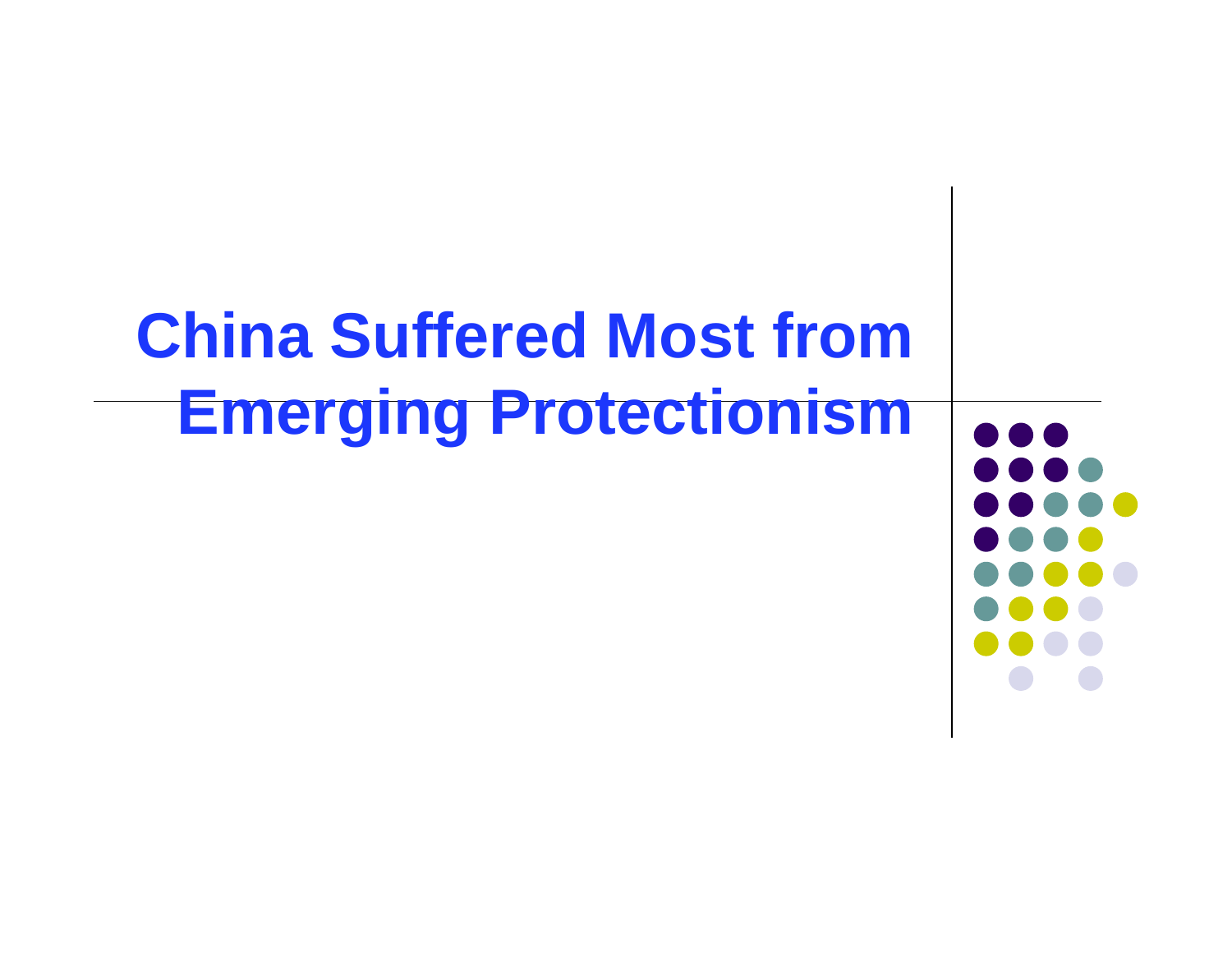

 $\bullet$  $\bullet$  Sept. 2008 - June,2009, including the US and European nations, launched 77 cases worth \$9.8 billion against China, increasing the number by 112 percent.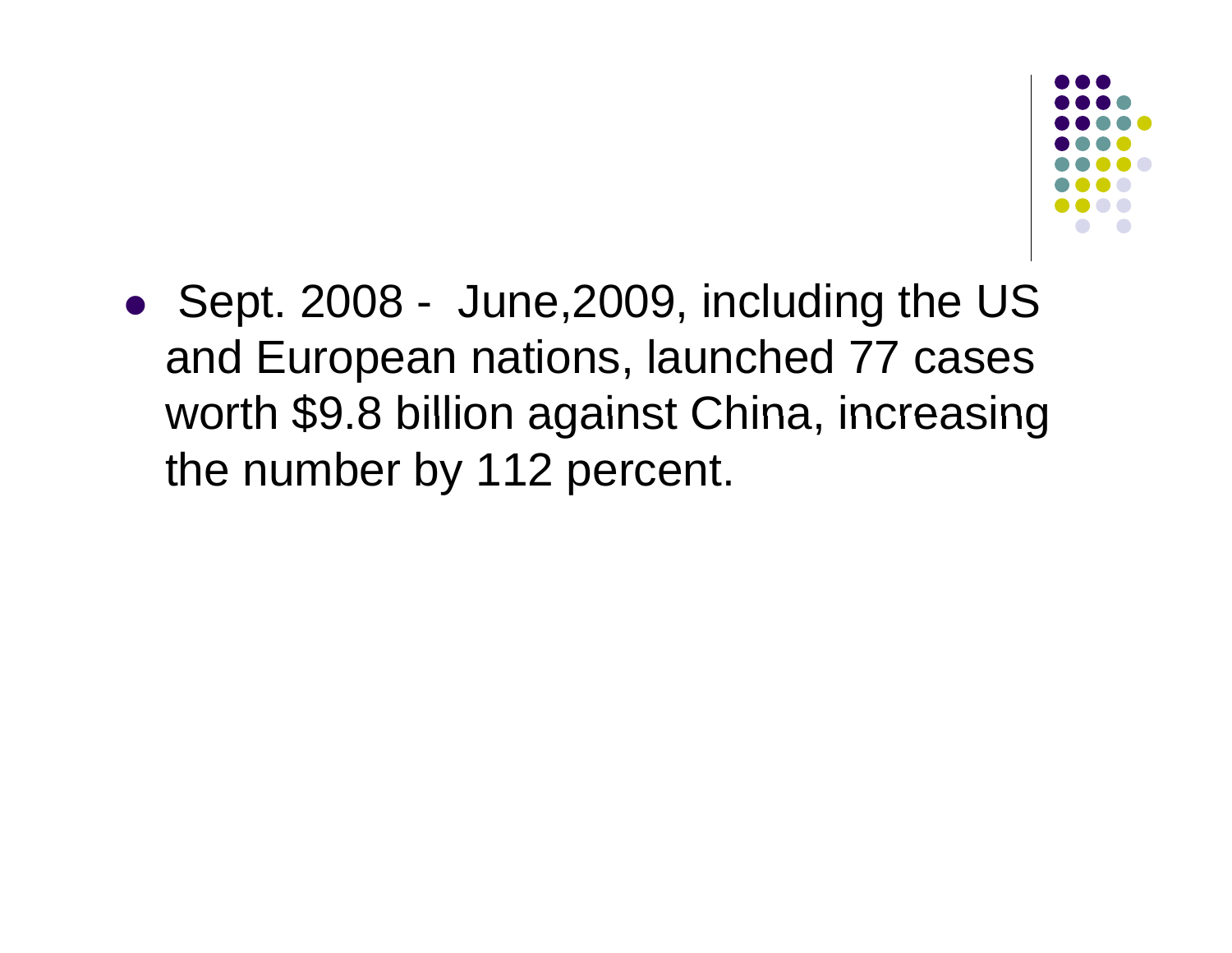#### **Case Two: Carbon Tax**



 $\bullet$  According to the American Clean Energy and Security (ACES) Act, the US will levy duties on imports of carbon-intensive goods from countries which do not have a binding target to reduce greenhouse gas emissions.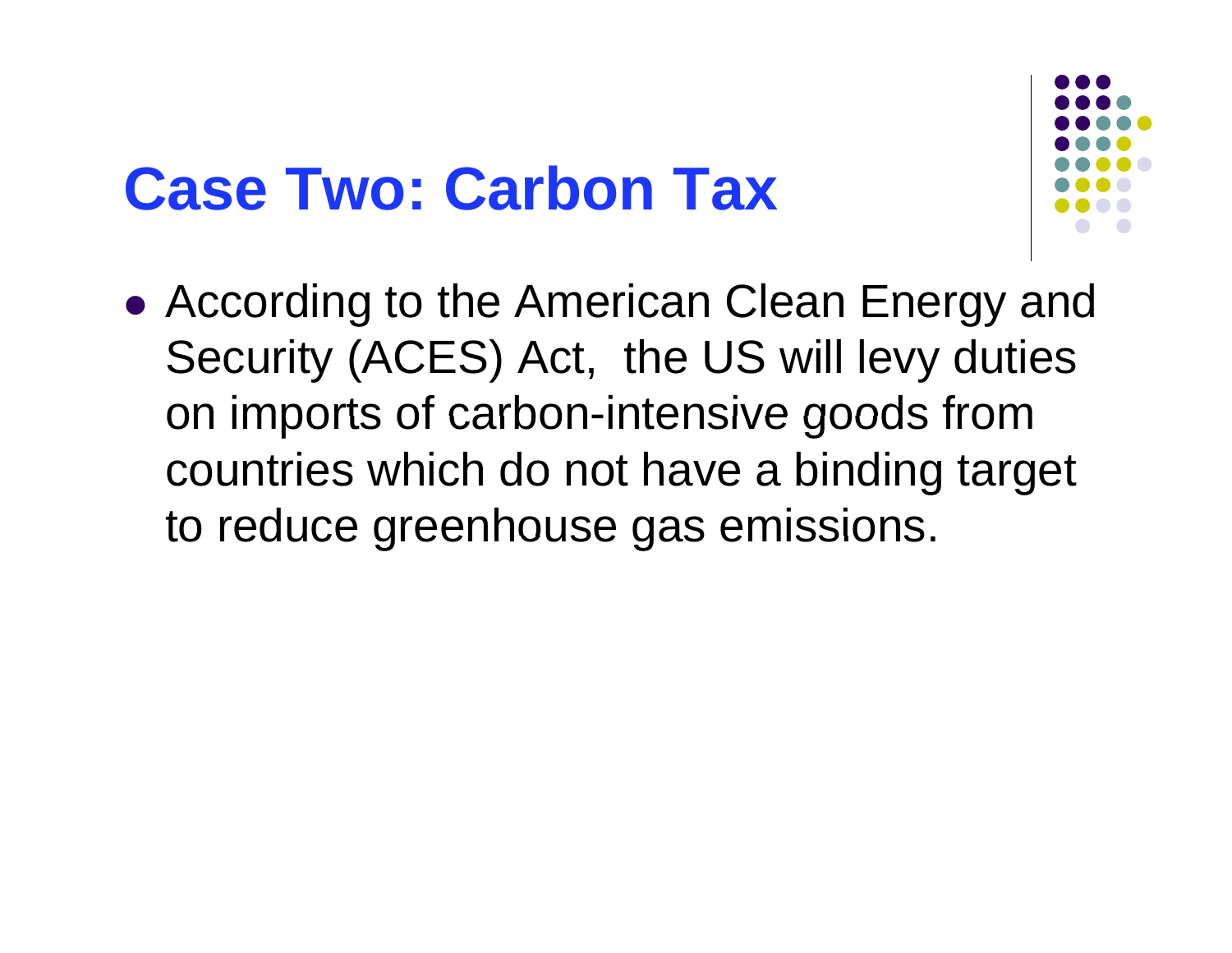

- $\bullet$  A carbon tariff does not abide by "the common but differentiated" principle established by the Kyoto Protocol,
- Levying carbon duties defies WTO principles of most-favored nation status.
- $\bullet$  If the carbon tariff is levied, it will complicate the duty system among countries, disturb the international trade order and eventually provoke trade wars.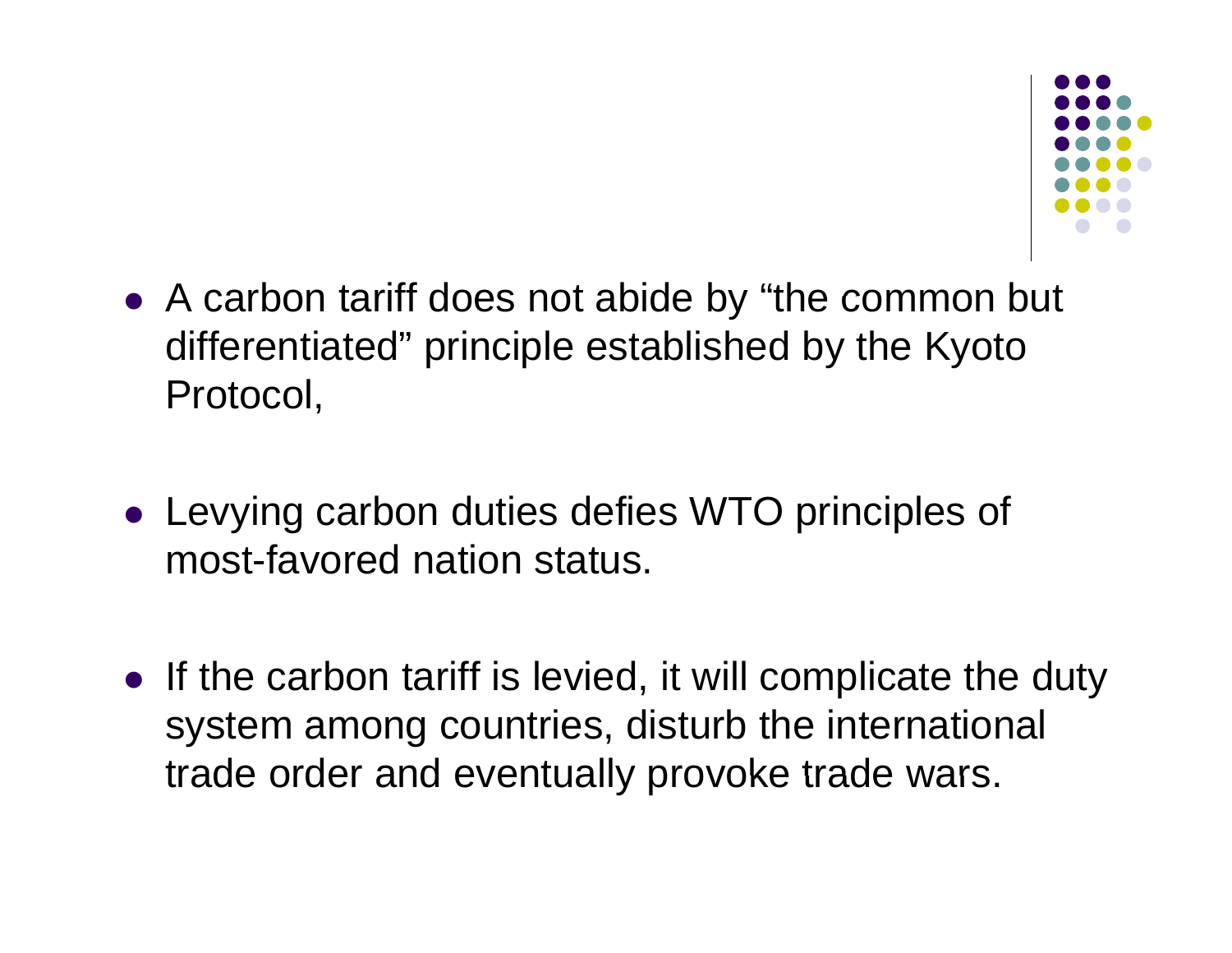

- Rich countries have released much more greenhouse gases throughout history. ;
- $\bullet$  most developing countries are engaged in the process of heavy industrialization, which demands high energy consumption and large releases of greenhouse gas.
- Rich countries have outsourced some highly polluting industries to developing countries;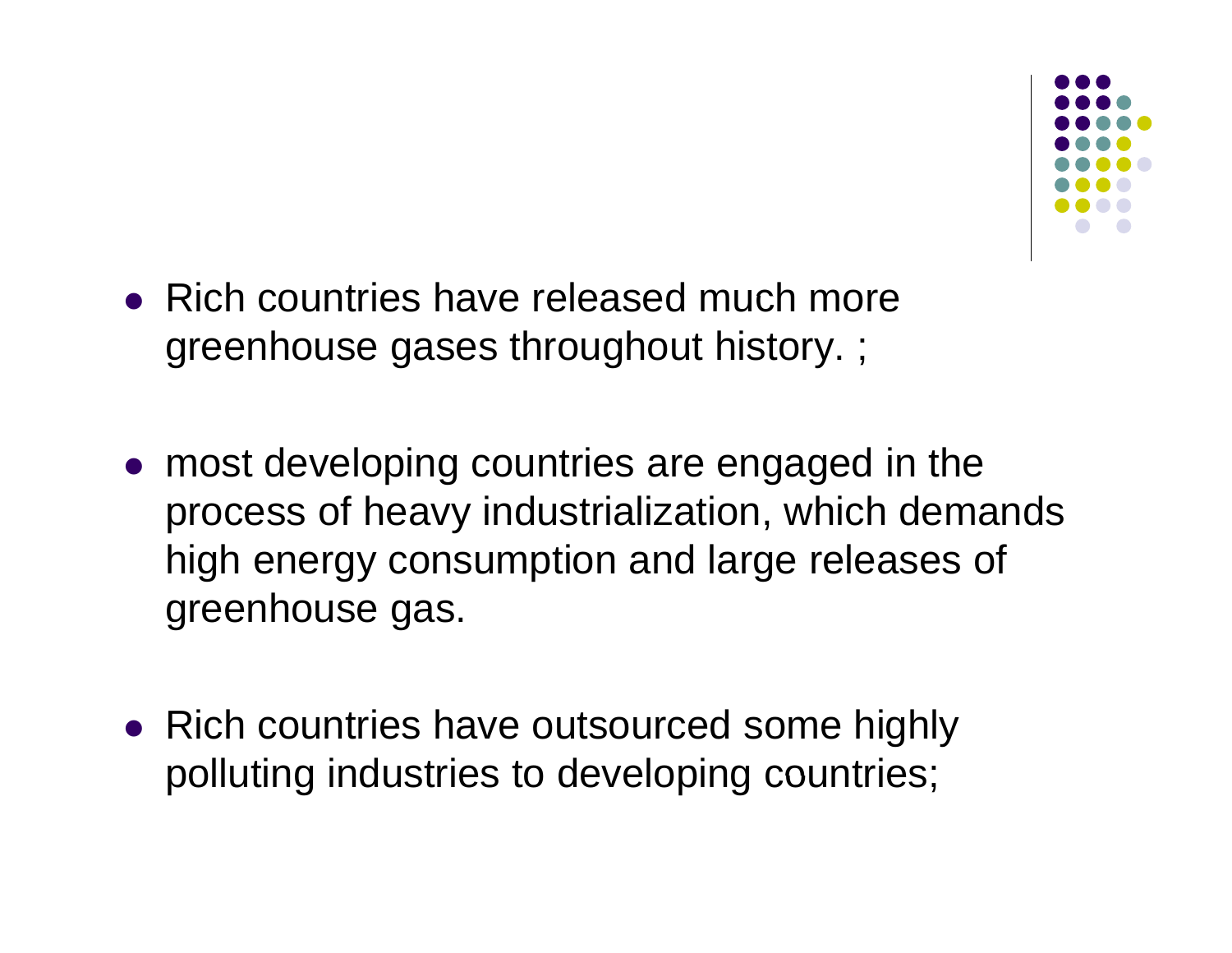#### **Emerging Investment Protectionism**

• Net private capital inflows to developing countries fell to \$707 billion in 2008, a sharp drop from a peak of \$1.2 trillion in 2007. International capital flows are projected to fall further in 2009, to  $$363$  billion.

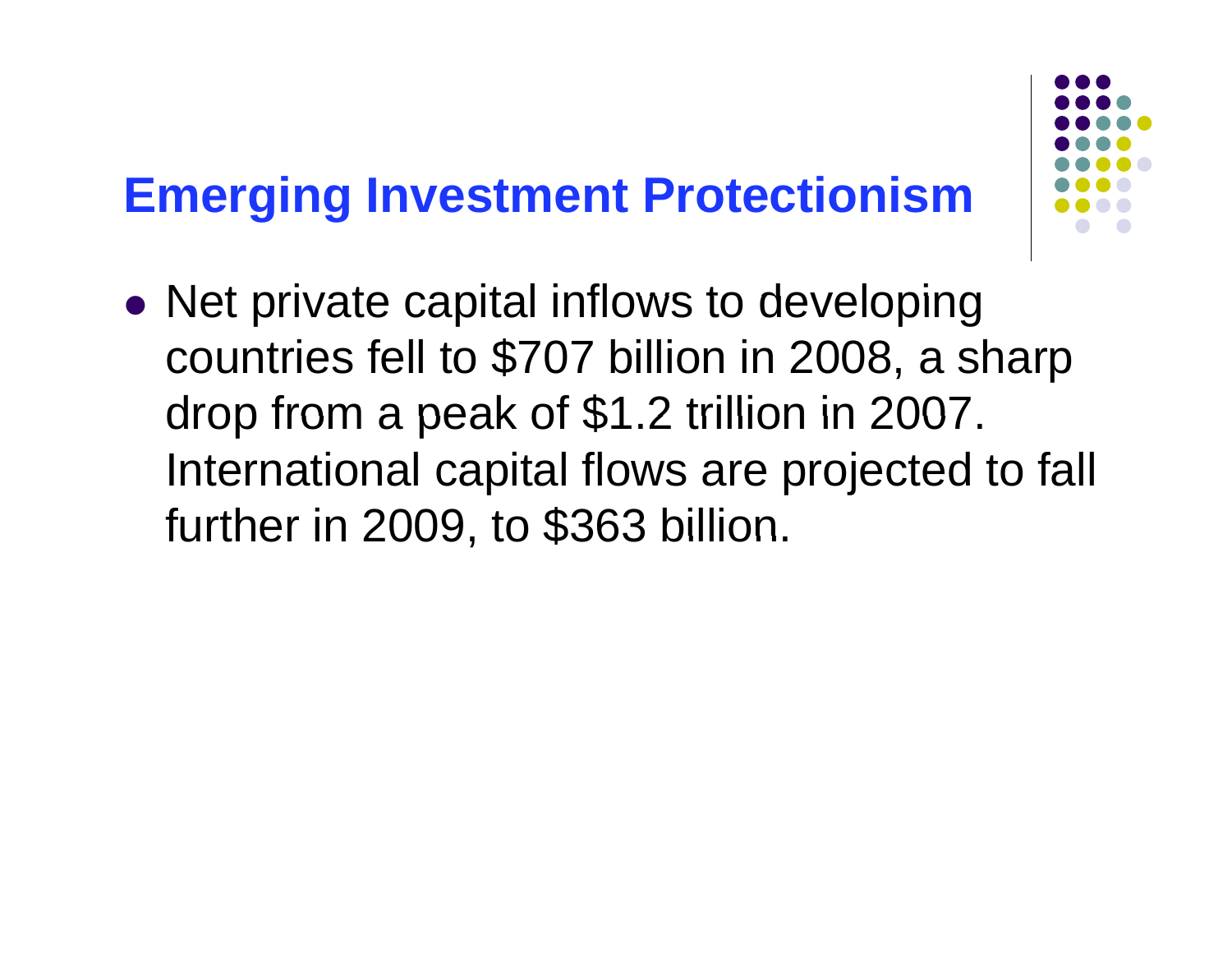

- $\bullet$  $\bullet$  Over the last two years, merger proposals have been turned down in many parts of the world.
- Acquisition deals have been blocked and laws on closer government scrutiny of foreign direct investment (FDI) passed.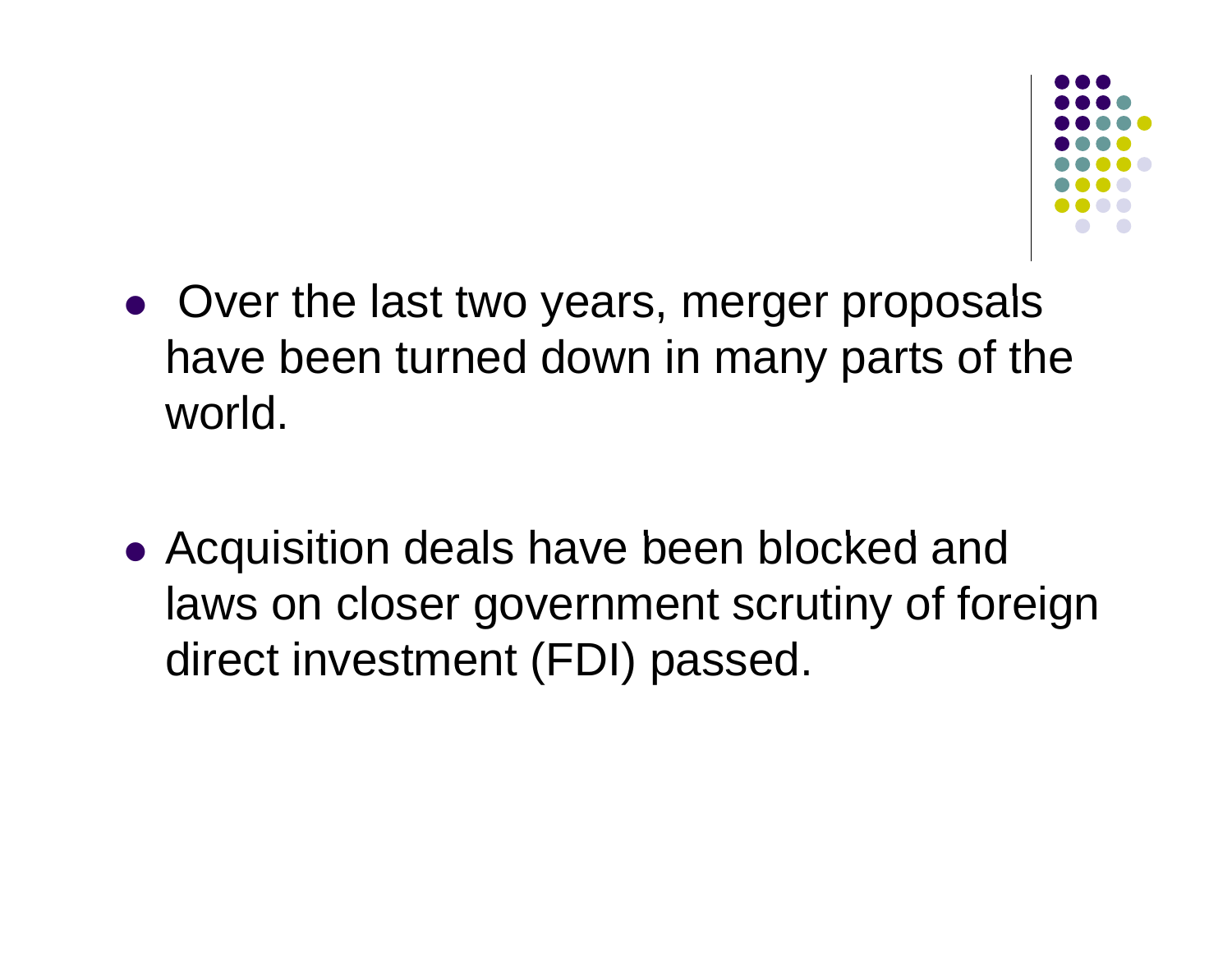

- In 2008 global FDI fell by 20 percent, while outward FDI from China nearly doubled.
- China's outward FDI accounts for not much more than 1 percent of the global total,.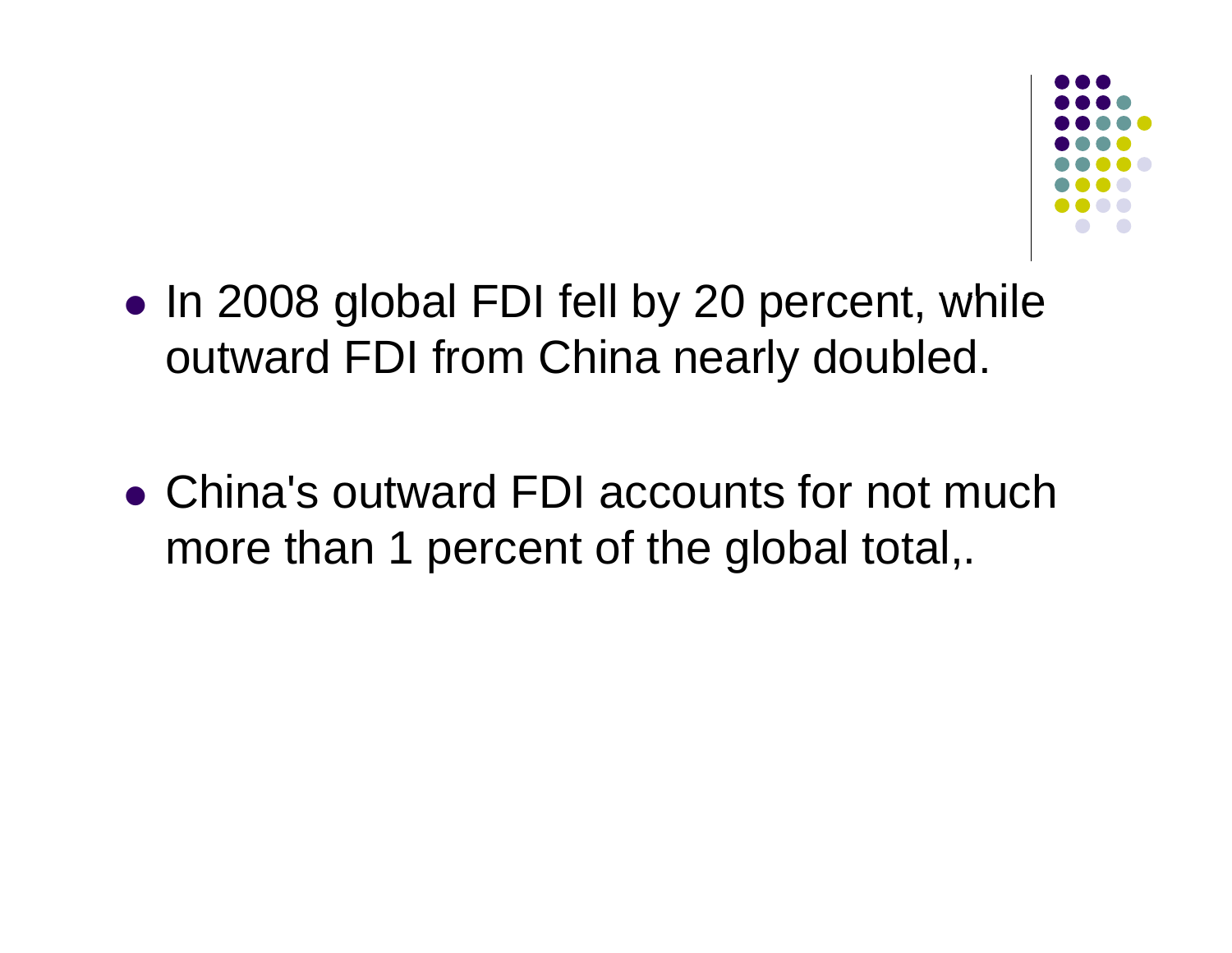#### **Outward FDI from China**



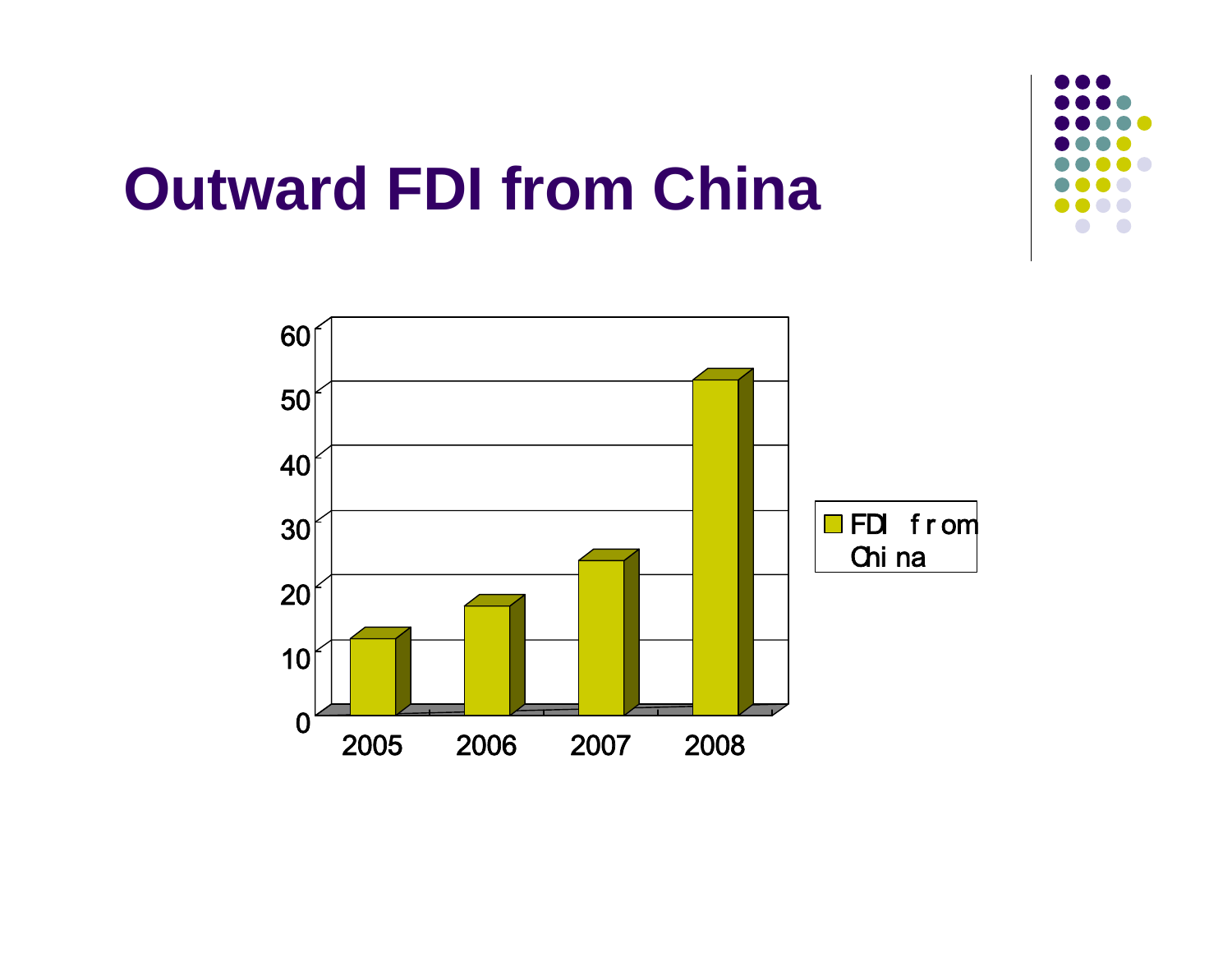

• China's capital exports is Asia accounted for 67 percent, Latin America received 21 percent, Europe 4 percent, Africa 4 percent, North America 3 percent and Oceania 2 percent.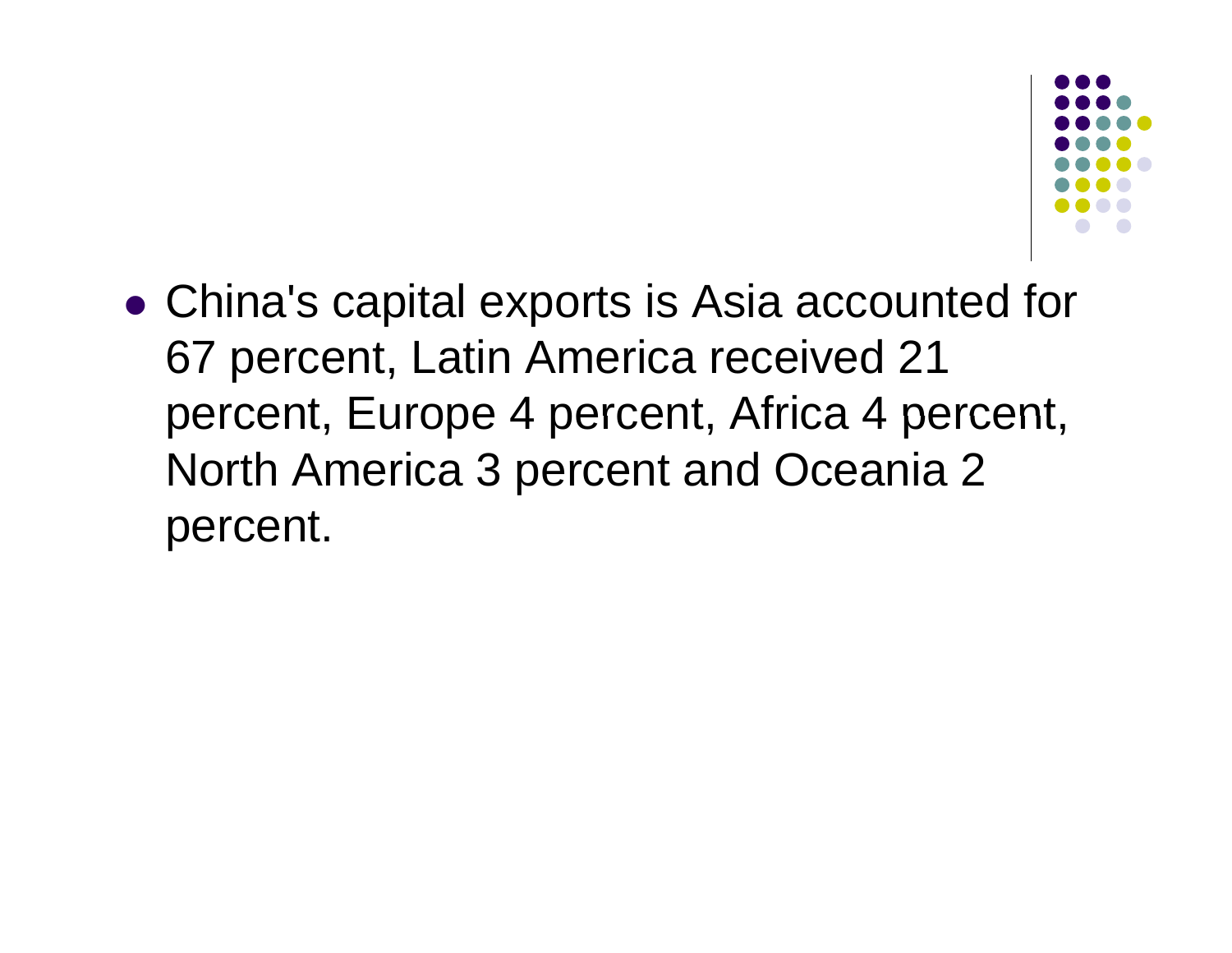## **Case Three: Chinalco invests i Ri Ti t in Rio nto**



- In Feb 2009, Chinalco started to negotiated with Rio Tinto on a \$19.5 billion investment deal.
- By June, Rio said it had scrapped the \$19.5 billion partnership on purely business grounds.
- In 2005 a bid by offshore oil specialist CNOOC for Californian rival Unocal fell of U.S. political opposition;
- also that year state-owned miner Minmetals failed in a bid for Noranda, the Canadian nickel miner, against a backdrop of labor concern.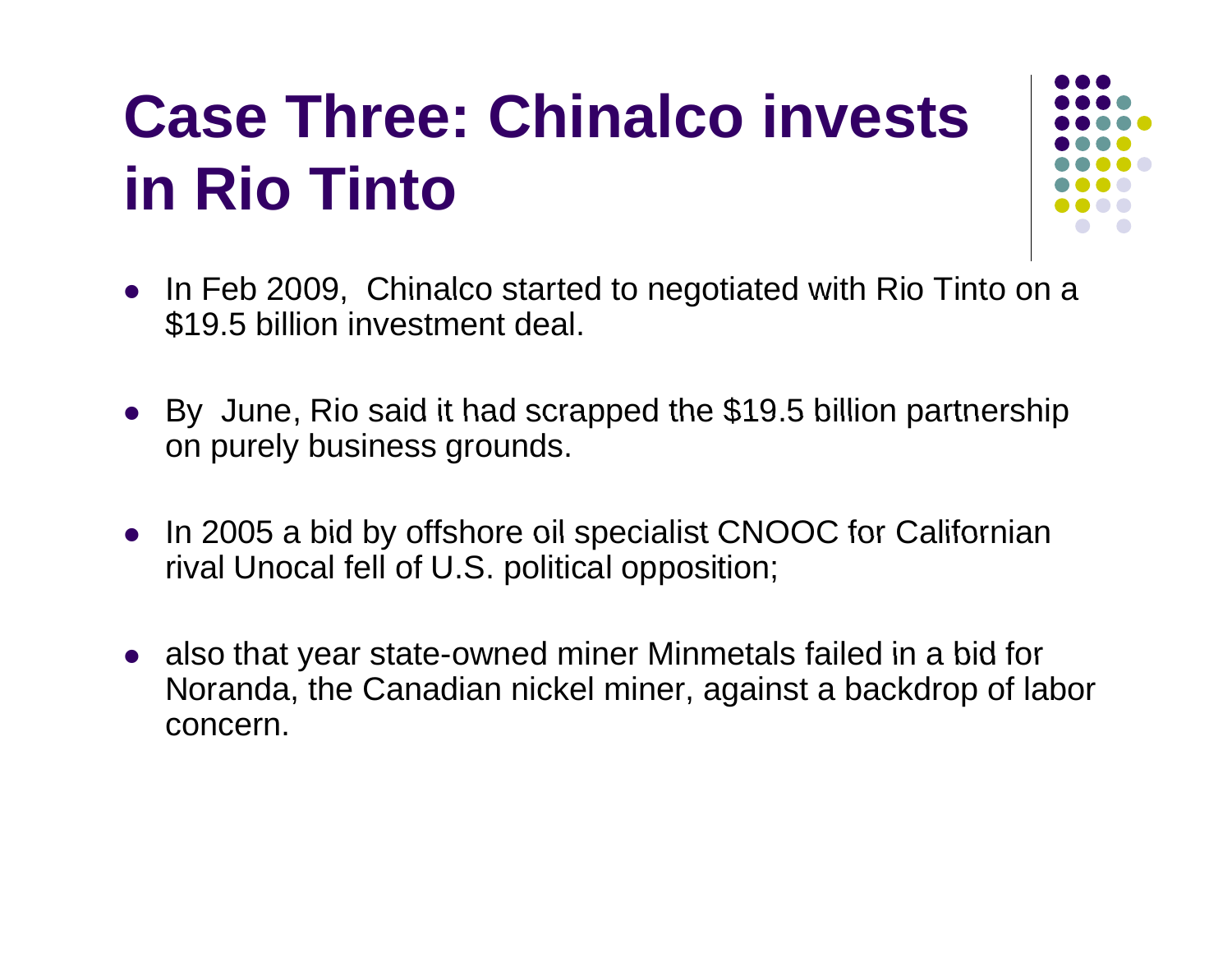#### **Policy Recommendations**